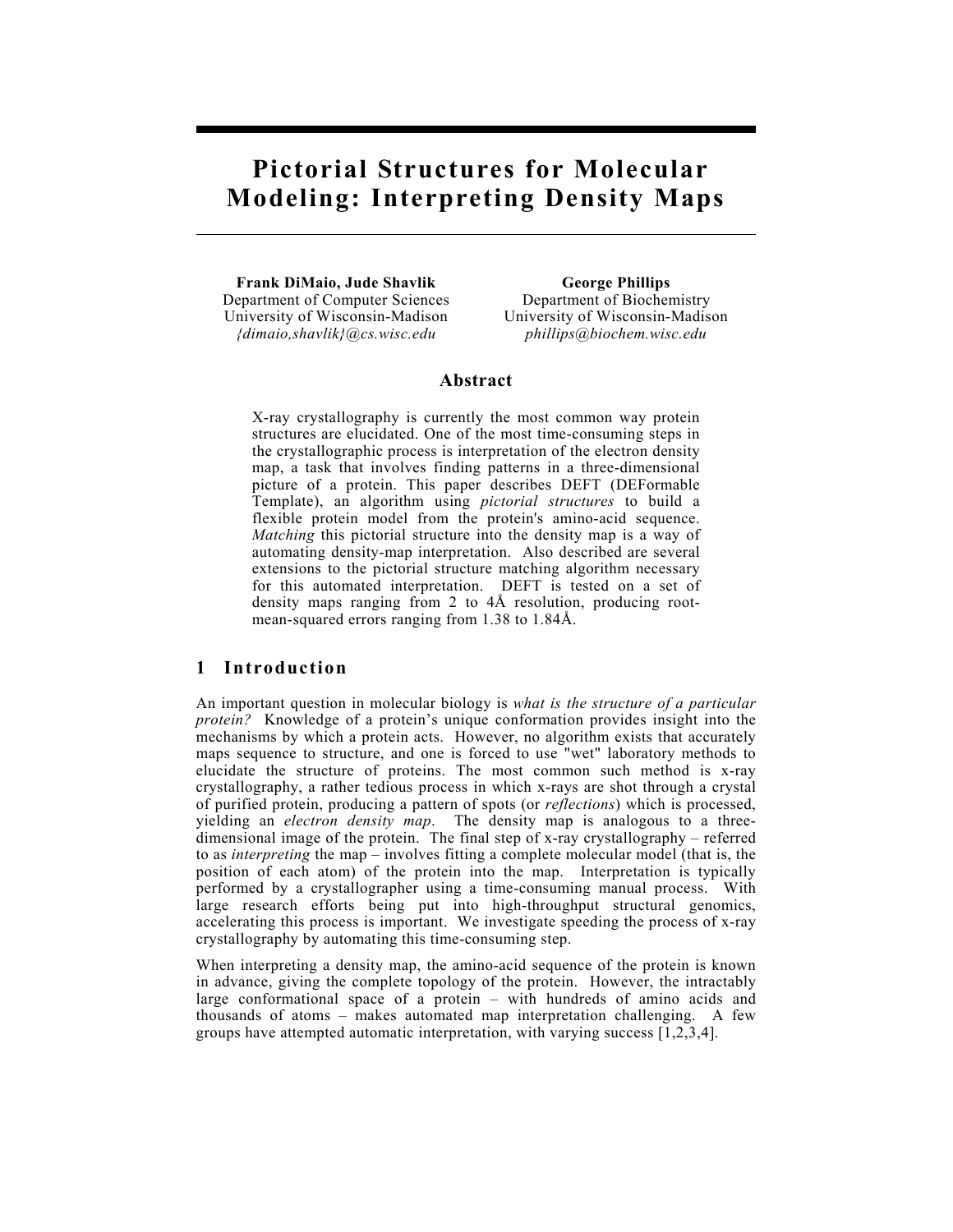

**Figure 1:** This graphic illustrates density map quality at various resolutions. All resolutions depict the same alpha helix structure

Confounding the problem are several sources of error that make automated interpretation extremely difficult. The primary source of difficulty is due to the crystal only diffracting to a certain extent, eliminating higher frequency components of the density map. This produces an overall blurring effect evident in the density map. This blurring is quantified as the *resolution* of the density map and is illustrated in Figure 1. Noise inherent in data collection further complicates interpretation. Given minimal noise and sufficiently good resolution – about  $2.3\text{\AA}$ or less – automated density map interpretation is essentially solved [1]. However, in poorer quality maps, interpretation is difficult and inaccurate, and other automated approaches have failed.

The remainder of the paper describes DEFT (*DEFormable Template*), our computational framework for building a flexible three-dimensional model of a molecule, which is then used to locate patterns in the electron density map.

## **2 Pictorial structures**

Pictorial structures model classes of objects as a single flexible template. The template represents the object class as a collection of parts linked in a graph structure. Each edge defines a *relationship* between the two parts it connects. For example, a pictorial structure for a face may include the parts "*left eye*" and "*right eye*." Edges connecting these parts could enforce the constraint that the *left eye* is adjacent to the *right eye*. A dynamic programming (DP) matching algorithm of Felzenszwalb and Huttenlocher (hereafter referred to as the *F-H matching algorithm*) [5] allows pictorial structures to be quickly matched into a twodimensional image. The matching algorithm finds the globally optimal position and orientation of each part in the pictorial structure, assuming *conditional independence* on the position of each part given its neighbors.

Formally, we represent the pictorial structure as a graph  $\mathbf{G} = (\mathbf{V}, \mathbf{E}), \mathbf{V} = \{v_1, v_2, \dots, v_n\}$ the set of parts, and edge  $e_{ij} \in \mathbf{E}$  connecting neighboring parts  $v_i$  and  $v_j$  if an explicit dependency exists between the configurations of the corresponding parts. Each part *vi* is assigned a configuration *li* describing the part's *position* and *orientation* in the image. We assume Markov independence: the probability distribution over a part's configurations is conditionally independent of every other part's configuration, given the configuration of all the part's neighbors in the graph. We assign each *edge* a deformation cost  $\mathbf{d}_{ij}(l_i,l_j)$ , and each *part* a "mismatch" cost  $\mathbf{m}_i(l_i,l)$ . These functions are the negative log likelihoods of a part (or pair of parts) taking a specified configuration, given the pictorial structure model.

The matching algorithm places the model into the image using maximum-likelihood. That is, it finds the configuration *L* of parts in model *Θ* in image *I* maximizing

$$
P(L|I,\Theta) \propto P(I|L,\Theta)P(L|\Theta) = \frac{1}{Z} \bigg( \exp \bigg( \sum_{v_i \in \mathbf{V}} \mathbf{m}_i(l_i,\mathbf{I}) \bigg) \cdot \exp \bigg( \sum_{(v_i,v_j) \in \mathbf{E}} \mathbf{m}_i(l_i,\mathbf{I}) \bigg) \bigg) \tag{1}
$$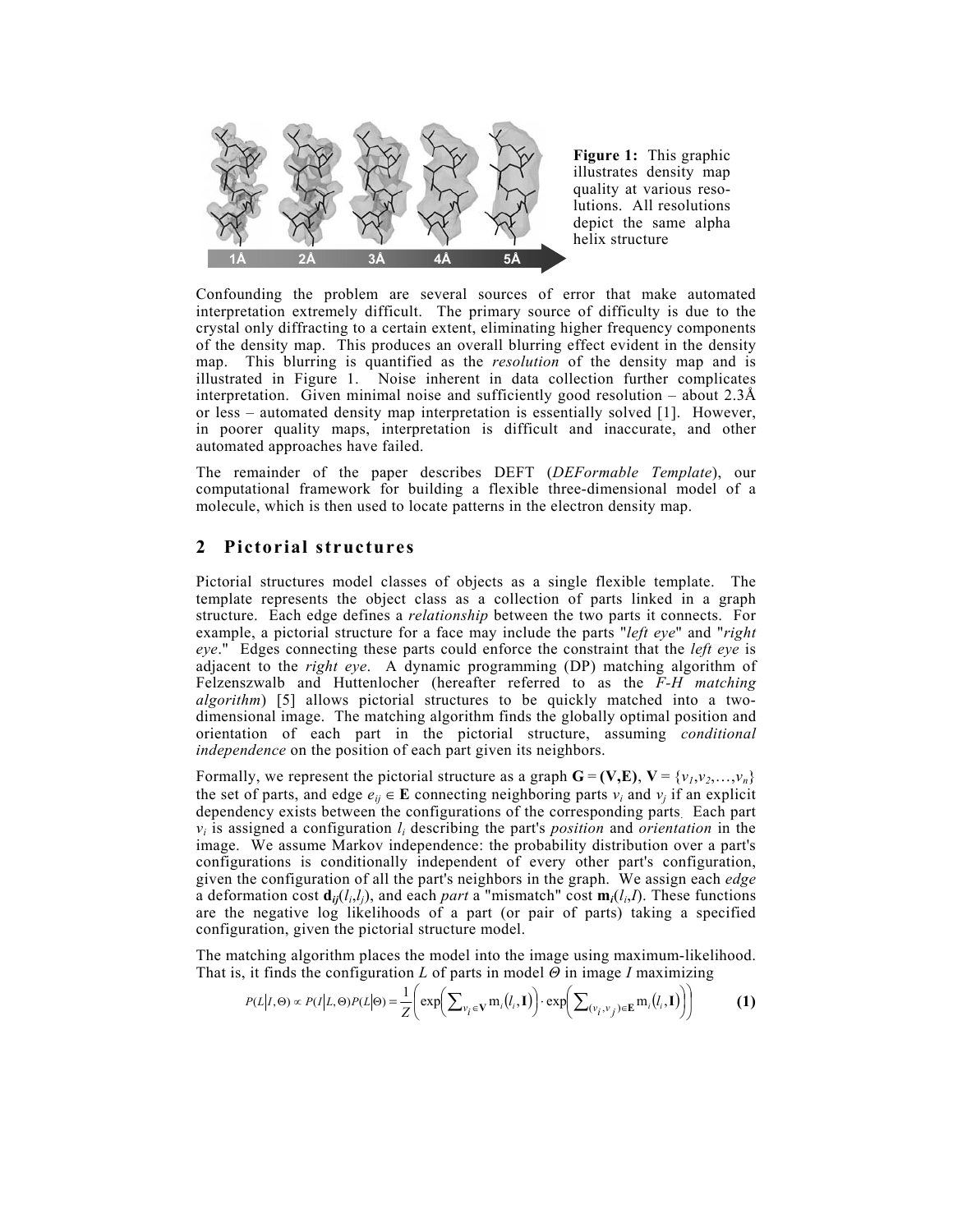



**Figure 2.** An "interpreted" density map. **Figure 3.** An example of the The right figure shows the arrangement of construction of a pictorial structure atoms that generated the observed density. model given an amino acid.

By monotonicity of exponentiation, this minimizes  $\sum_{v_i \in V} m_i(l_i, I) + \sum_{(v_i, v_j) \in E} d_{ij}(l_i, l_j)$ . The F-H matching algorithm places several additional limitations on the pictorial structure. The object's graph must be *tree structured* (cyclic constraints are not allowed), and the deformation cost function must take the form  $\left\|T_{ii}(l_i) - T_{ii}(l_j)\right\|$ , where  $T_{ij}$  and  $T_{ji}$  are arbitrary functions and  $||\cdot||$  is some norm (e.g. Euclidian distance).

## **3 Building a flexible atomic model**

Given a three-dimensional map containing a large molecule and the topology (i.e., for proteins, the amino-acid sequence) of that molecule, our task is to determine the Cartesian coordinates in the 3D density map of each atom in the molecule. Figure 2 shows a sample interpreted density map. DEFT finds the coordinates of all atoms simultaneously by first building a pictorial structure corresponding to the protein, then using F-H matching to optimally place the model into the density map. This section describes DEFT's *deformation cost function* and *matching cost function*.

DEFT's *deformation cost* is related to the probability of observing a particular configuration of a molecule. Ideally, this function is proportional to the inverse of the molecule's potential function, since configurations with lower potential energy are more likely observed in nature. However, this potential is quite complicated and cannot be accurately approximated in a tree-structured pictorial structure graph.

Our solution is to *only consider the relationships between covalently bonded atoms*. DEFT constructs a pictorial structure graph where vertices correspond to nonhydrogen atoms, and edges correspond to the covalent bonds joining atoms. The cost function each edge defines maintain invariants – interatomic distance and bond angles – while allowing free rotation *around* the bond. Given the protein's amino acid sequence, model construction, illustrated in Figure 3, is trivial. Each part's configuration is defined by six parameters: three translational, three rotational (Euler angles  $\alpha$ ,  $\beta$ , and  $\gamma$ ). For the cost function, we define a new connection type in the pictorial structure framework, the *screw-joint*, shown in Figure 4.

The screw-joint's cost function is mathematically specified in terms of a directed version of the pictorial structure's undirected graph. Since the graph is constrained by the fast matching algorithm to take a tree structure, we arbitrarily pick a root node and point every edge toward this root. We now define the screw joint in terms of a *parent* and a *child*. We rotate the child such that its *z* axis is coincident with the vector from child to parent, and allow each part in the model (that is, each atom) to freely rotate about its local *z* axis. The ideal geometry between child and parent is then described by three parameters stored at each edge,  $\mathbf{x}_{ij} = (x_{ij}, y_{ij}, z_{ij})$ . These three parameters define the optimal translation between parent and child, in *the coordinate system of the parent* (which in turn is defined such that its *z*-axis corresponds to the axis connecting it to *its* parent).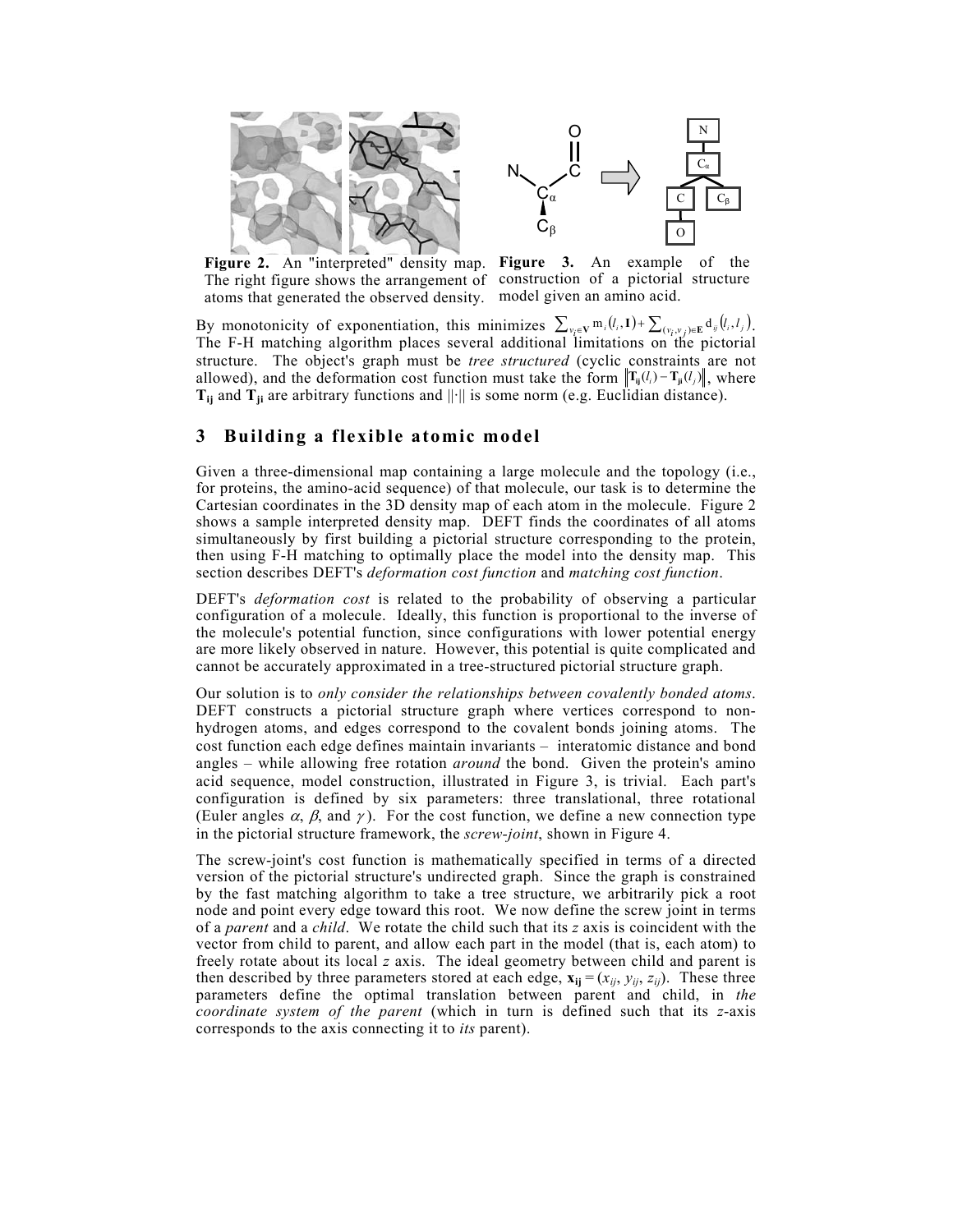In using these to construct the cost function  $\mathbf{d}_{ii}$ , we define the function  $\mathbf{T}_{ii}$ , which maps a parent  $v_i$ 's configuration  $l_i$  into the configuration  $l_i$  of that parent's *ideal child*  $v_i$ . Given parameters  $\mathbf{x}_{ii}$  on the edge between  $v_i$  and  $v_i$ , the function is defined

$$
\mathbf{T}_{ij}(\langle x_i, y_i, z_i, \alpha_i, \beta_i, \gamma_i \rangle) = \langle x_j, y_j, z_j, \alpha_j, \beta_j, \gamma_j \rangle \tag{2}
$$

with

$$
\alpha_j = \alpha_i, \ \beta_j = \operatorname{atan2}\left(\sqrt{x'^2 + y'^2}, -z'\right), \ \gamma_j = \pi/2 + \operatorname{atan2}\left(y', x'\right), \text{ and} \\ \langle x_j, y_j, z_j \rangle = \langle x_i, y_i, z_i \rangle + \langle x', y', z' \rangle
$$

where  $(x', y', z')$  is rotation of the bond parameters  $(x_{ij}, y_{ij}, z_{ij})$  to world coordinates. That is,  $(x', y', z')^{\dagger} = \mathbf{R}_{a_i, \beta_i, \gamma_i}(x_{ij}, y_{ij}, z_{ij})^{\dagger}$  with  $\mathbf{R}_{a_i, \beta_i, \gamma_i}$  the rotation matrix corresponding to Euler angles  $(\alpha_i, \beta_i, \gamma_i)$ . The expressions for  $\beta_j$  and  $\gamma_j$  define the optimal orientation of each child: +*z* coincident with the axis that connects child and parent.

The F-H matching algorithm requires our cost function to take a particular form, specifically, it must be some norm. The screw-joint model sets the deformation cost between parent  $v_i$  and child  $v_j$  to the distance between child configuration  $l_j$  and  $T_{ij}(l_i)$ , the *ideal child configuration given parent configuration*  $l_i$  ( $T_{ji}$  in equation (2) is simply the identity function). We use the 1-norm weighted in each dimension,

$$
\mathbf{d}_{ij}(l_i, l_j) = \left\| \mathbf{T}_{ij}(l_i) - l_j \right\|
$$
  
\n
$$
= w_{ij}^{rotate} \left| (\alpha_i - \alpha_j) \right|
$$
  
\n
$$
+ w_{ij}^{prime} \left( \left| (\beta_i - \beta_j) + \operatorname{atan}(\sqrt{x'^2 + y'^2}, -z') \right| + \left| (\gamma_j - \gamma_i) - \pi/2 + \operatorname{atan}(y', x') \right| \right)
$$
  
\n
$$
+ w_{ij}^{prasure} \left( \left| (\alpha_i - x_j) - x' \right| + \left| (\gamma_i - y_j) - y' \right| + \left| (\zeta_i - z_j) - z' \right| \right)
$$
  
\n(3)

In the above equation,  $w_{ij}^{rotate}$  is the cost of rotating about a bond,  $w_{ij}^{orient}$  is the cost of rotating around any other axis, and  $w_{ij}^{translate}$  is the cost of translating in *x*, *y* or *z*. DEFT's screw-joint model sets  $w_{ij}^{rotate}$  to  $\vec{\bf{0}}$ , and  $w_{ij}^{orient}$  and  $w_{ij}^{translate}$  to +100.

DEFT's *match-cost function* implementation is based upon Cowtan's *fffear* algorithm [4]. This algorithm quickly and efficiently calculates the mean squared distance between a *weighted* 3D template of density and a region in a density map. Given a learned template and a corresponding *weight function*, *fffear* uses a Fourier convolution to determine the maximum likelihood that the weighted template generated a region of density in the density map.

For each non-hydrogen atom in the protein, we create a target template corresponding to a neighborhood around that particular atom, using a training set of crystallographer-solved structures. We build a separate template for each atom type – e.g., the β-carbon (2nd sidechain carbon) of leucine and the backbone oxygen of serine – producing 171 different templates in total. A part's **m** function is the *fffear*computed mismatch score of that part's template over all positions and orientations.

Once we construct the model, parameters – including the optimal orientation  $\mathbf{x}_{ij}$ corresponding to each edge, and the template for each part – are learned by training



**Figure 4:** Showing the screw-joint connection between two parts in the model. In the directed version of the MRF,  $v_i$  is the parent of  $v_j$ . By definition,  $v_i$  is oriented such that its local *z*-axis is coincident with it's ideal bond orientation<br>  $\vec{x}_{ij} = (x_{ij}, y_{ij}, z_{ij})^T$  in  $v_i$ . Bond para- $\mathbf{x}_{ij} = (x_{ij}, y_{ij}, z_{ij})$  in  $v_i$ . Bond particles  $\mathbf{\vec{x}}_{ij}$  are learned by DEFT.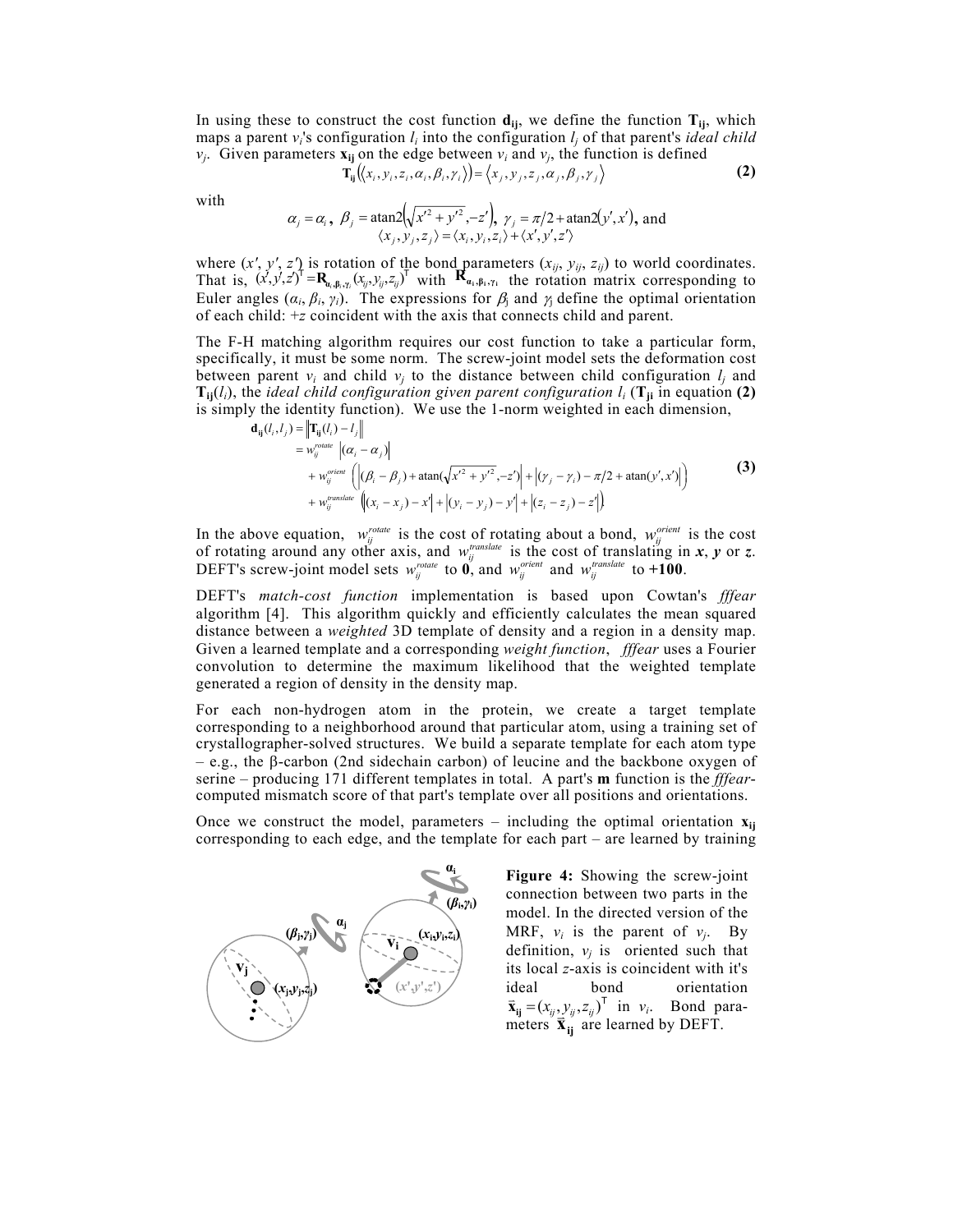the model on a set of crystallographer-determined structures. Learning the orientation parameters is fairly simple: for each atom we define *canonic coordinates*  (where +*z* corresponds to the axis of rotation). For each *child*, we record the distance *r* and orientation (*θ***,***φ*) *in the canonic coordinate frame*. We average over all atoms *of a given type* in our training set – e.g., over all leucine β-carbon's – to determine average parameters *ravg, θavg***,** and *φavg*. Converting these averages from spherical to Cartesian coordinates gives the ideal orientation parameters **xij**.

A similarly-defined canonic coordinate frame is employed when learning the model templates; in this case, DEFT's learning algorithm computes *target* and *weight* templates based on the average and inverse variance over the training set, respectively. Figure 5 shows an overview of the learning process. Implementation used Cowtan's *Clipper* library.

For each part in the model, DEFT searches through a six-dimensional conformation space (*x*,*y*,*z*,*α*,*β*,*γ*), breaking each dimension into a number of discrete bins. The translational parameters *x*, *y*, and *z* are sampled over a region in the unit cell. Rotational space is *uniformly* sampled using an algorithm described by Mitchell [6].

## **4 Model Enhancements**

Upon initial testing, the pictorial-structure matching algorithm performs rather poorly at the density-map interpretation task. Consequently, we added two routines – a collision-detection routine, and an improved template-matching routine – to DEFT's pictorial-structure matching implementation. Both enhancements can be applied to the general pictorial structure algorithm, and are not specific to DEFT.

#### **4.1 Collision Detection**

Our closer investigation revealed that much of the algorithm's poor performance is due to distant chains *colliding*. Since DEFT *only models covalent bonds*, the matching algorithm sometimes returns a structure with non-bonded atoms impossibly close together. These collisions were a problem in DEFT's initial implementation. Figure 6 shows such a collision (later corrected by the algorithm).

Given a candidate solution, it is straightforward to test for spatial collisions: we simply test if any two atoms in the structure are impossibly (physically) close together. If a collision occurs in a candidate, DEFT perturbs the structure. Though



**Figure 5:** An overview of the parameter-learning process. For each atom of a given type – here alanine  $C_{\alpha}$  – we rotate the atom into a canonic orientation. We then average over every atom of that type to get a template and average bond geometry.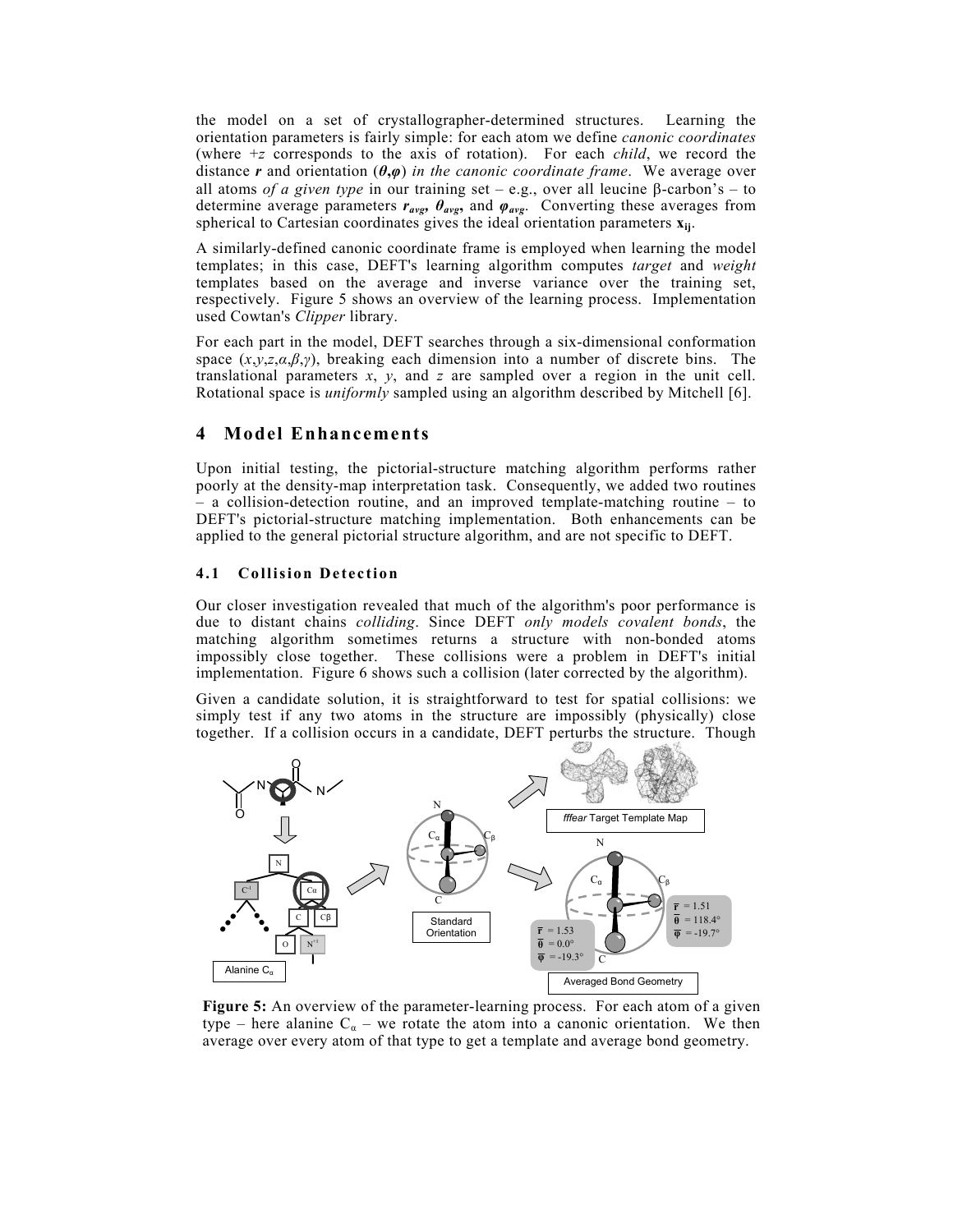

**Figure 6.** This illustrates the collision avoidance algorithm. On the left is a *collision* (the predicted molecule is in the darker color). The amino acid's sidechain is placed coincident with the backbone. On the right, collision avoidance finds the right structure.

the optimal match is no longer returned, this approach works well in practice. If two atoms are both aligned to the same space in the most probable conformation, it seems quite likely that *one* of the atoms belongs there. Thus, DEFT handles collisions by assuming that at least one of the two colliding branches is correct. When a collision occurs, DEFT finds the closest branch point above the colliding nodes  $-$  that is, the root  $y$  of the minimum subtree containing all colliding nodes. DEFT considers each *child*  $x_i$  of this root, matching the subtree rooted at  $x_i$ , keeping the remainder of the tree fixed. The change in score for each perturbed branch is recorded, and the one with the smallest score increase is the one DEFT keeps.

Table 1 describes the collision-avoidance algorithm. In the case that the colliding node is due to a chain wrapping around on itself (and not two branches running into one another), the root *y* is defined as the colliding node nearest to the top of the tree. Everything below  $\gamma$  is matched anew while the remainder of the structure is fixed.

### **4.2 Improved template matching**

In our original implementation, DEFT learned a template by averaging over each of the 171 atom types. For example, for each of the 12 (non-hydrogen) atoms in the amino-acid tyrosine we build a single template – producing 12 tyrosine templates in total. Not only is this inefficient, requiring DEFT to match redundant templates against the unsolved density map, but also for some atoms in flexible sidechains, averaging blurs density contributions from atoms more than a bond away from the target, losing valuable information about an atom's neighborhood.

DEFT improves the template-matching algorithm by modeling the templates using a *mixture of Gaussians*, a generative model where each template is modeled using a mixture of basis templates. Each basis template is simply the mean of a cluster of templates. Cluster assignments are learned iteratively using the EM algorithm. In each iteration of the algorithm we compute the *a priori* likelihood of each image being generated by a particular cluster mean (the E step). Then we use these probabilities to update the cluster means (the M step). After convergence, we use each cluster mean (and weight) as an *fffear* search target.

**Table 1**. DEFT's collision handing routine.

| Given:     | An illegal pictorial structure configuration $\mathbf{L} = \{l_1, l_2, , l_n\}$<br><b>Return:</b> A legal perturbation L'                                                                           |
|------------|-----------------------------------------------------------------------------------------------------------------------------------------------------------------------------------------------------|
| Algorithm: | $X \leftarrow$ all nodes in L illegally close to some other node<br>$y \leftarrow$ root of smallest subtree containing all nodes in X                                                               |
|            | for each child $x_i$ of y<br>$\mathcal{L}_i \leftarrow$ optimal position of subtree rooted at $x_i$ fixing remainder of tree<br>$score_i \leftarrow score(L_i) - score(subtree of L rooted at x_i)$ |
|            | $i_{min} \leftarrow \text{arg min } (score_i)$<br>$L' \leftarrow$ replace subtree rooted at $x_i$ in L with $L_{imin}$<br>return L'                                                                 |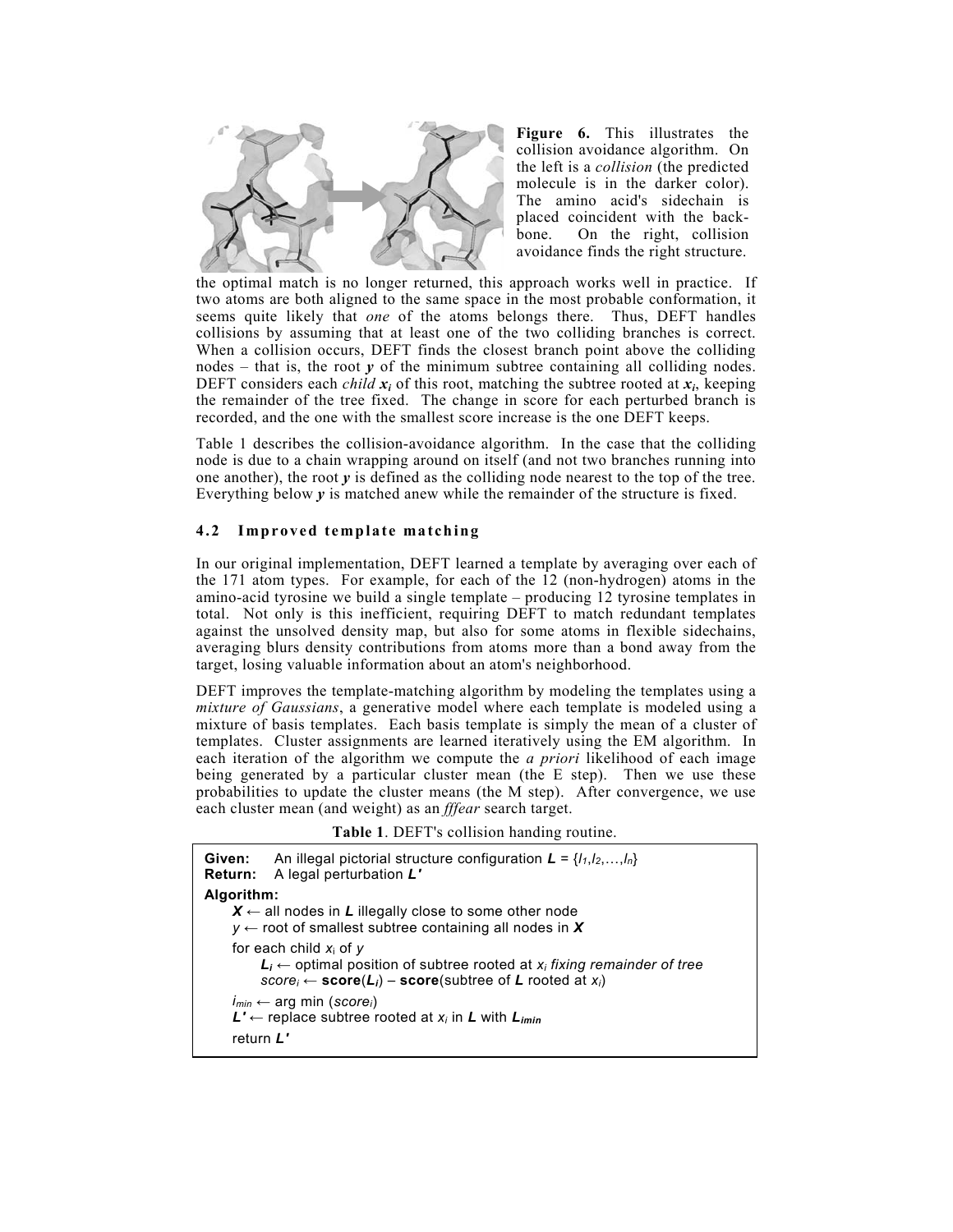## **5 Experimental Studies**

We tested DEFT on a set of proteins provided by the Phillips lab at the University of Wisconsin. The set consists of four different proteins, all around 2.0Å in resolution. With all four proteins, reflections and experimentally-determined initial phases were provided, allowing us to build four relatively poor-quality density maps. To test our algorithm with poor-quality data, we down-sampled each of the maps to 2.5, 3 and 4Å by removing higher-resolution reflections and recomputed the density. These down-sampled maps are physically identical to maps natively constructed at this resolution. Each structure had been solved by crystallographers.

For this paper, our experiments are conducted under the assumption that the mainchain atoms of the protein were known to within some error factor. This assumption is fair; approaches exist for mainchain tracing in density maps [7]. DEFT simply walks along the mainchain, placing atoms one residue at a time (considering each residue independently).

We split our dataset into a training set of about 1000 residues and a test set of about 100 residues (from a protein **not** in the training set). Using the training set we built a set of templates for matching using *fffear*. The templates extended to a 6Å radius around each atom at 0.5Å sampling. Two sets of templates were built and subsequently matched: a large set of 171 produced by averaging all training set templates for each atom type, and a smaller set of 24 learned through by the EM algorithm. We ran DEFT's pictorial structure matching algorithm using both sets of templates, with and without the collision detection code.

Although placing individual atoms into the sidechain is fairly quick, taking less than six hours for a 200-residue protein, computing *fffear* match scores is very CPUdemanding. For each of our 171 templates, *fffear* takes 3-5 CPU-hours to compute the match score at each location in the image, for a total of one CPU-month to match templates into each protein! Fortunately the task is trivially parallelized; we regularly do computations on over 100 computers simultaneously.

The results of all tests are summarized in Figure 7. Using individual-atom templates and the collision detection code, the all-atom RMS deviation varied from 1.38Å at 2Å resolution to 1.84Å at 4Å. Using the EM-based clusters as templates produced slight or no improvement. However, much less work is required; only 24 templates need to be matched to the image instead of 171 individual-atom templates. Finally, it was promising that collision detection leads to significant error reduction.

It is interesting to note that individually using the improved templates and using the collision avoidance both improved the search results; however, using both together was a bit worse than with collision detection alone. More research is needed to get a synergy between the two enhancements. Further investigation is also needed balancing between the number and templates and template size. The match cost function is a critically important part of DEFT and improvements there will have the most profound impact on the overall error.



**Figure 7.** Testset error under four strategies.